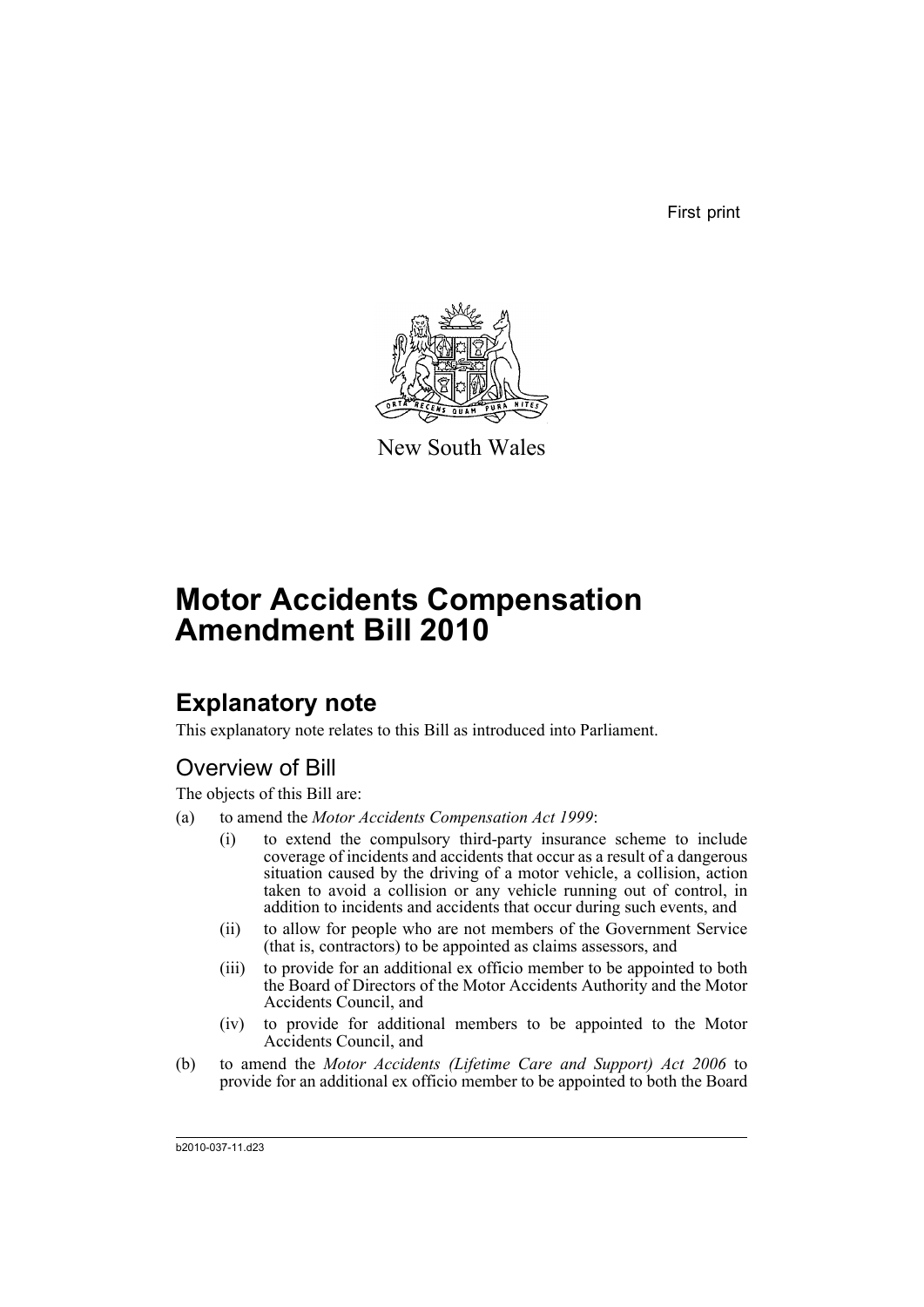Explanatory note

of Directors of the Lifetime Care and Support Authority and the Lifetime Care and Support Advisory Council.

## Outline of provisions

**Clause 1** sets out the name (also called the short title) of the proposed Act.

**Clause 2** provides for the commencement of the proposed Act on the date of assent to the proposed Act.

## **Schedule 1 Amendment of Motor Accidents Compensation Act 1999 No 41**

### **Motor accidents covered by compulsory third-party insurance**

**Schedule 1 [2]** extends the definition of *motor accident* in the *Motor Accidents Compensation Act 1999* to include not only incidents or accidents that occur during the driving of a motor vehicle, a collision or action taken to avoid a collision, or during a vehicle's running out of control, but also incidents and accidents that occur as a result of a dangerous situation caused by the driving of the vehicle, a collision or action taken to avoid a collision with the vehicle, or the vehicle's running out of control. The amendment is made as a response to a recent decision of the New South Wales Court of Appeal. That case concerned a person who was seriously injured when he lost control of the bicycle that he was riding and who claimed that an oil slick that remained on the road following a motor accident some hours earlier caused his accident. The Court held that the compulsory third-party insurance policy would not extend to indemnify the driver of the car in the earlier accident because the cyclist's injury did not occur during a collision but occurred some time later: see *Zotti v Australian Associated Motor Insurers Limited* [2009] NSWCA 323, which followed the High Court's decision in *Allianz Australia Insurance Ltd v GSF Australia Pty Ltd* [2005] HCA 26.

**Schedule 1 [3]** makes a consequential amendment to a provision about the application of the Act and the third party policy under the Act.

**Schedule 1 [18]** extends the protection of the amendments made by Schedule 1 [2] and [3] to motor accidents that occurred on or after 1 October 2006 (which is the date of commencement of earlier amendments that limited the incidents and accidents to which the Act applies).

### **Appointment of claims assessors**

**Schedule 1 [6]** provides for the appointment of any suitably qualified person as a claims assessor having functions under the *Motor Accidents Compensation Act 1999* (at present, only a member of staff of the Compensation Authorities Staff Division of the Government Service can be appointed).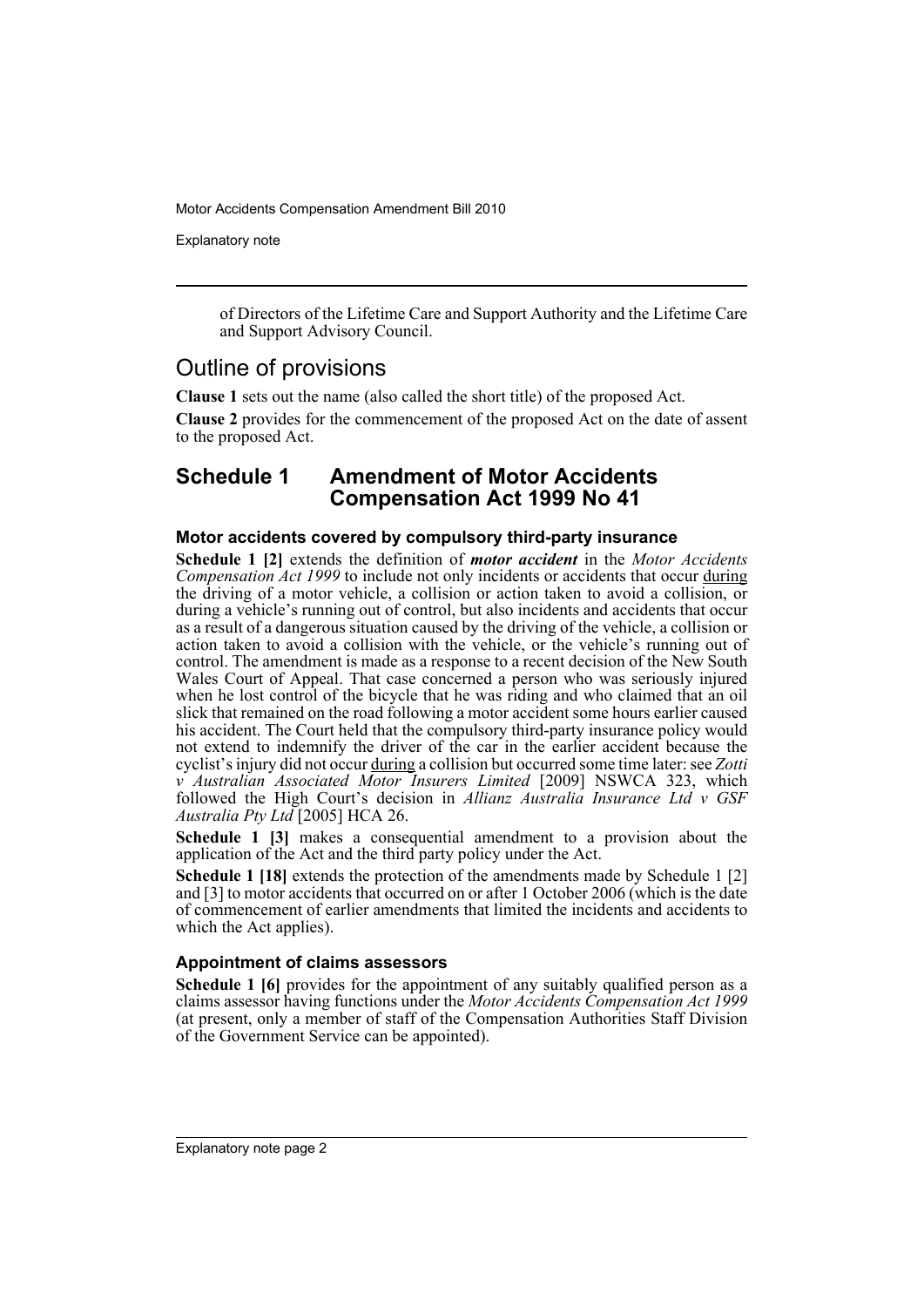Explanatory note

**Schedule 1 [18]** validates the appointment of, and acts or omissions of, claims assessors who were not members of staff, or officers of the Motor Accidents Authority, when they were appointed (see proposed clause 39 of Schedule 5).

**Schedule 1 [1] and [4] make consequential amendments.** 

**Schedule 1 [7]** transfers an existing provision about the Principal Claims Assessor (currently found in section 105 (3)) to a more appropriate provision.

**Schedule 1 [8]** provides for the Principal Claims Assessor to delegate functions to any claims assessor, not just a member of staff of the Compensation Authorities Staff Division of the Government Service.

**Schedule 1 [9]** inserts a standard provision attaching liability to the Crown in those circumstances where claims assessors (who are not necessarily public servants) are not personally liable.

**Schedule 1 [10]** restates an existing provision relating to the control and direction of claims assessors and extends its operation, as a consequence of the fact that claims assessors may not be public servants.

### **Membership of Board of Directors of the Motor Accidents Authority and Motor Accidents Council**

**Schedule 1 [11]** provides for an additional member on the Board of Directors of the Motor Accidents Authority to be appointed as an ex officio member, being the holder of an office nominated by the Chief Executive Officer of the Motor Accidents Authority.

**Schedule 1 [13]** provides for an additional member of the Motor Accidents Council to be appointed as an ex officio member, being the holder of an office nominated by the Chief Executive Officer of the Motor Accidents Authority. In addition, if the Minister decides to appoint additional members, the amendment provides for up to 4 such additional members to be appointed to the Council.

**Schedule 1 [12], [14], [15] and [16]** make consequential amendments.

#### **Other amendments**

**Schedule 1 [5]** corrects a cross-reference.

**Schedule 1 [17]** empowers the Governor to make regulations of a savings or transitional nature consequent on the enactment of the proposed Act.

### **Schedule 2 Amendment of Motor Accidents (Lifetime Care and Support) Act 2006 No 16**

**Schedule 2 [1]** provides for an additional member of the Board of Directors of the Lifetime Care and Support Authority to be appointed as an ex officio member, being the holder of an office nominated by the Chief Executive Officer of the Lifetime Care and Support Authority.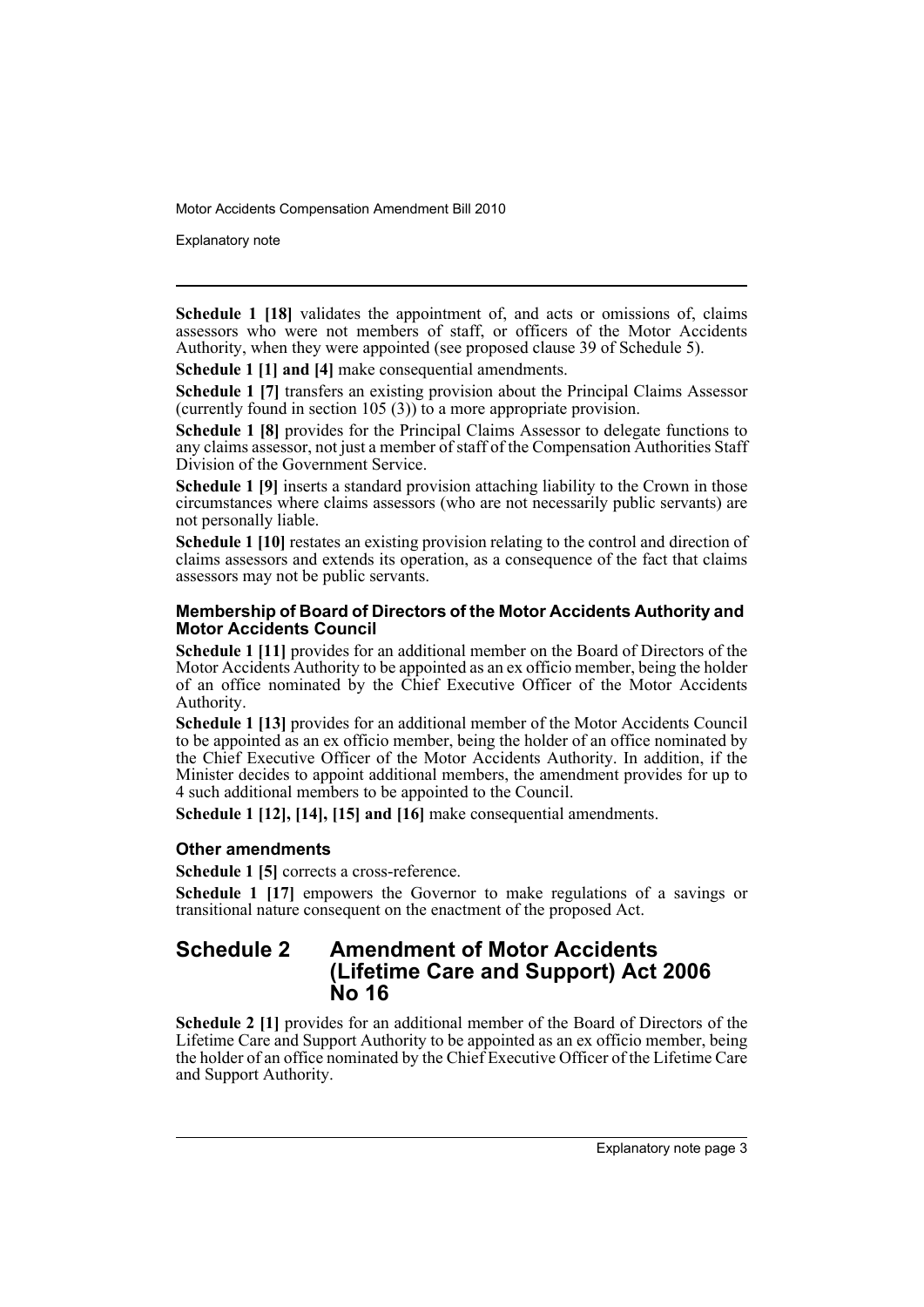Explanatory note

**Schedule 2 [4]** makes a consequential amendment.

**Schedule 2 [2] and [3]** provide for an additional ex officio member of the Lifetime Care and Support Advisory Council to be appointed as an ex officio member, being the holder of an office nominated by the Chief Executive Officer of the Lifetime Care and Support Authority.

**Schedule 2 [5]** makes a consequential amendment.

**Schedule 2 [6]** empowers the Governor to make regulations of a savings or transitional nature consequent on the enactment of the proposed Act.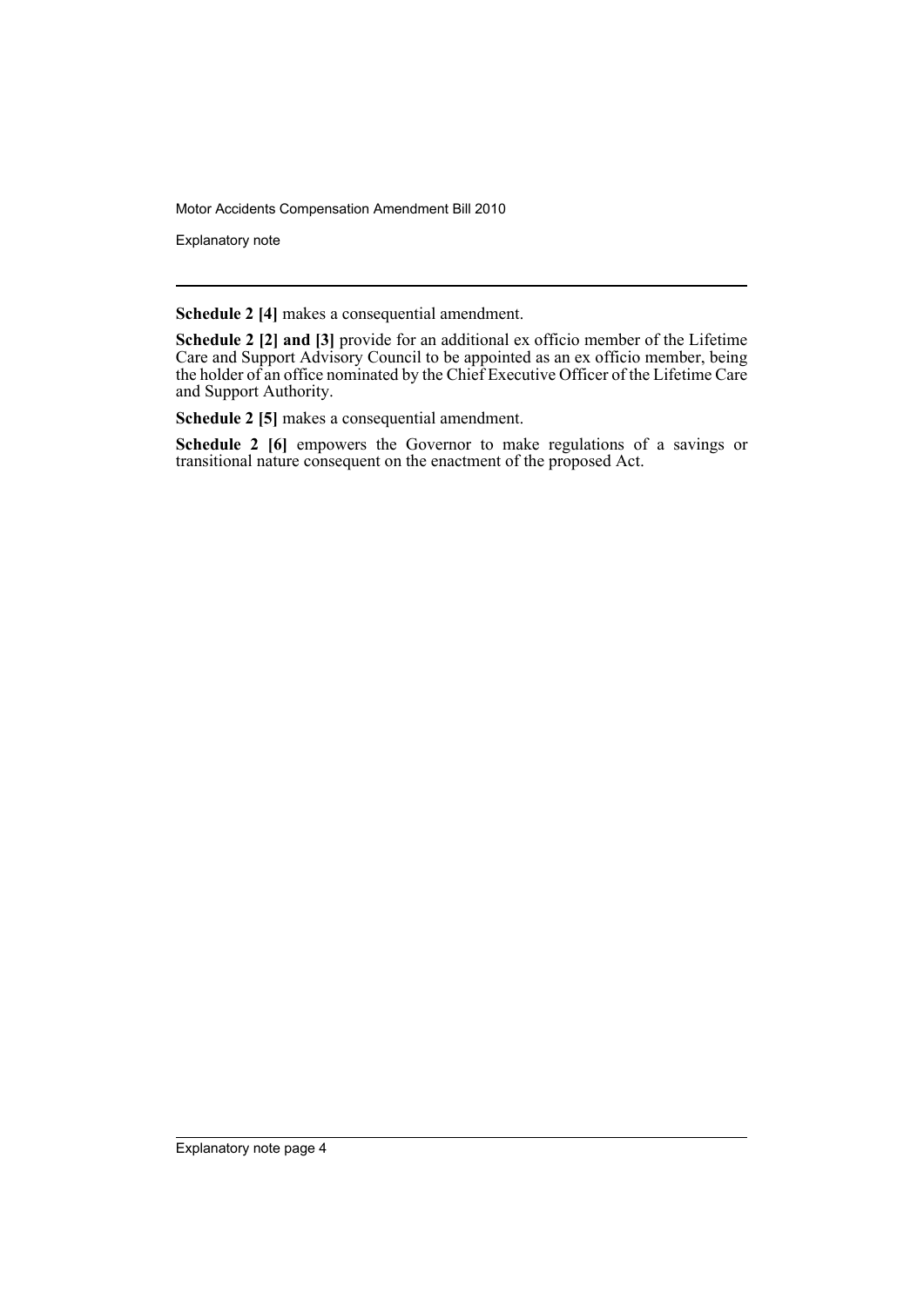First print



New South Wales

# **Motor Accidents Compensation Amendment Bill 2010**

## **Contents**

|            |                                                                            | Page |
|------------|----------------------------------------------------------------------------|------|
|            | Name of Act                                                                |      |
|            | Commencement                                                               | 2    |
| Schedule 1 | Amendment of Motor Accidents Compensation Act 1999                         |      |
|            | No 41                                                                      | 3    |
| Schedule 2 | Amendment of Motor Accidents (Lifetime Care and<br>Support) Act 2006 No 16 |      |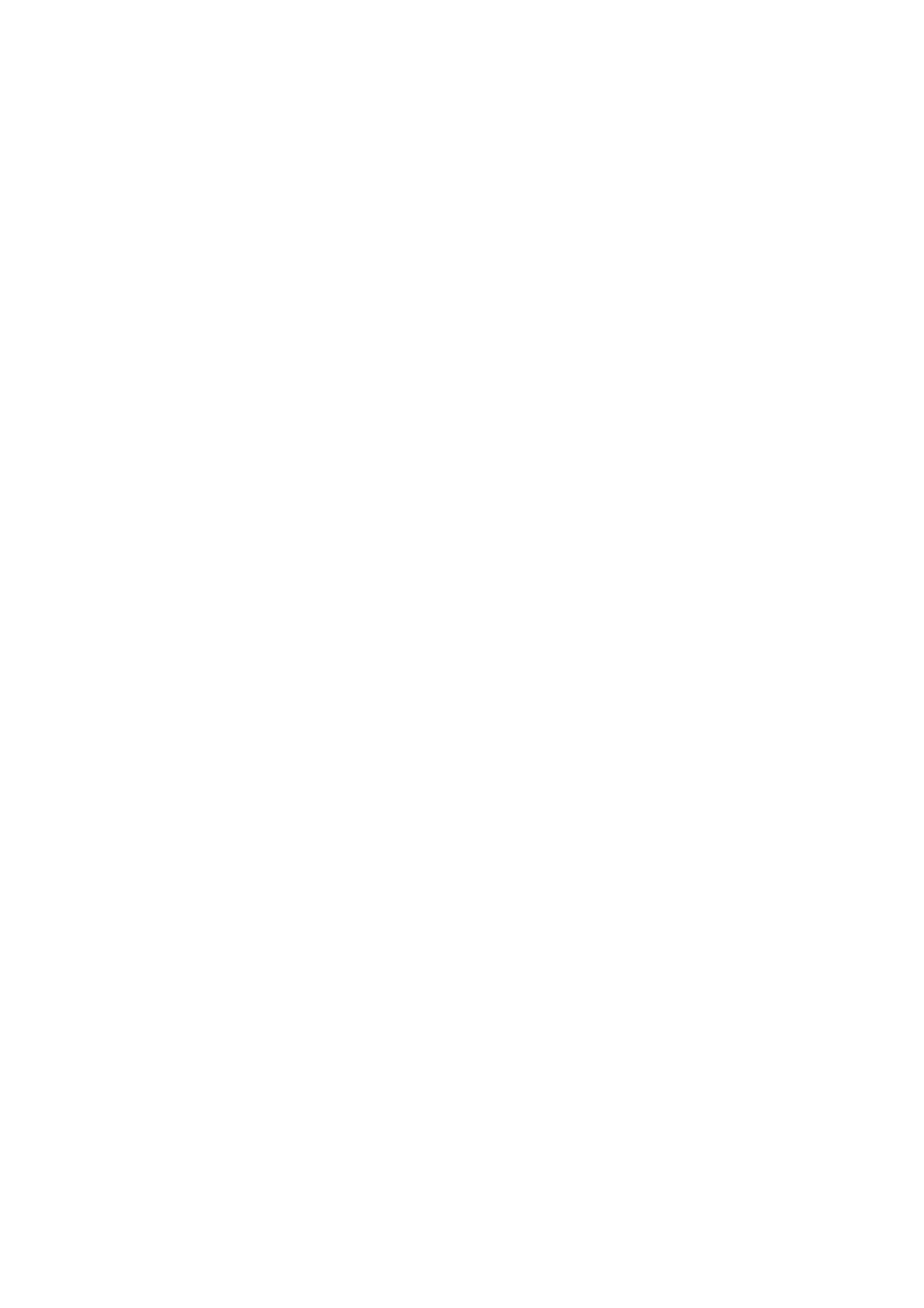

New South Wales

# **Motor Accidents Compensation Amendment Bill 2010**

No , 2010

## **A Bill for**

An Act to amend the *Motor Accidents Compensation Act 1999* and the *Motor Accidents (Lifetime Care and Support) Act 2006* in relation to motor accidents for which compensation is payable and the appointment of claims assessors; and for other purposes.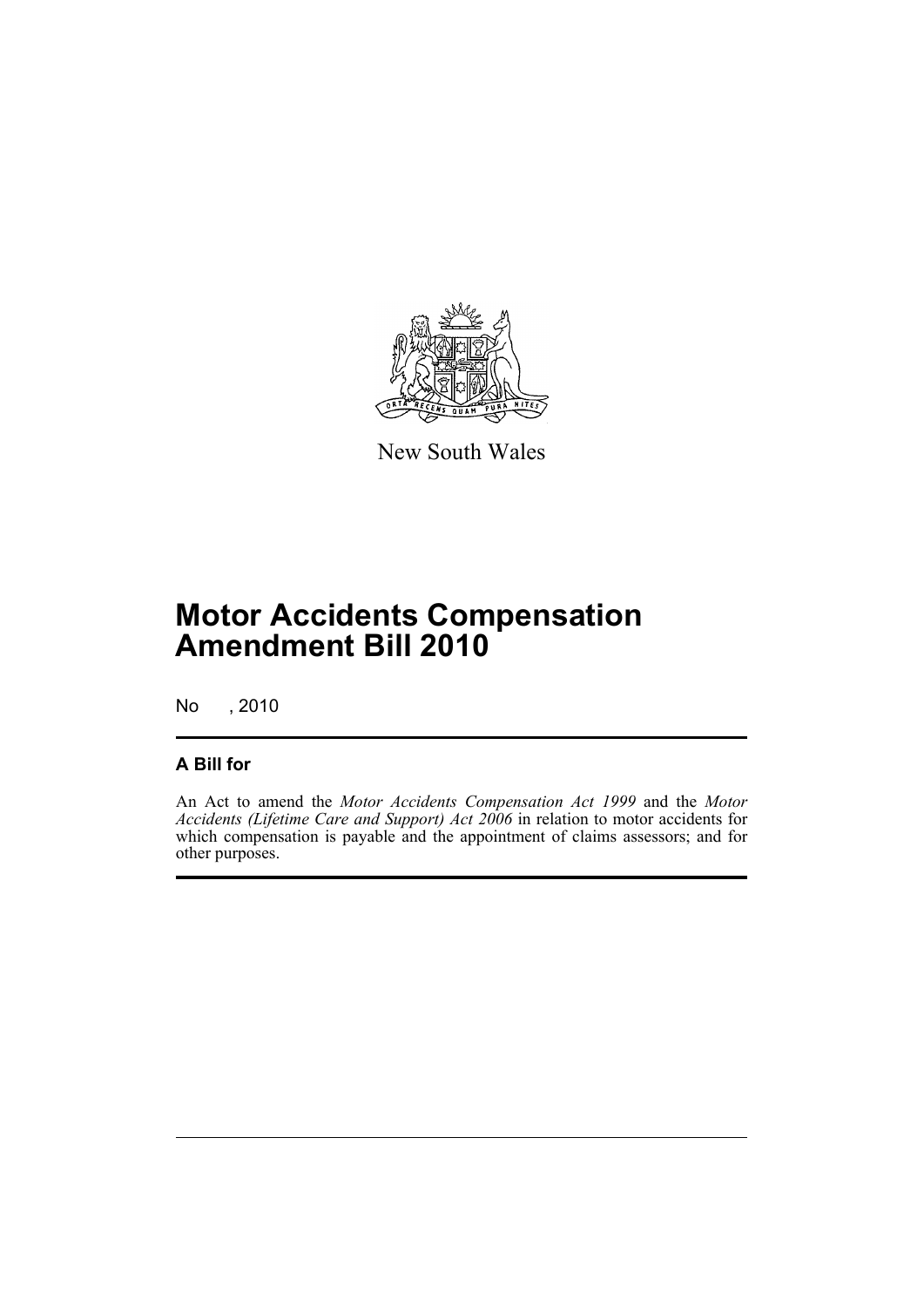<span id="page-7-1"></span><span id="page-7-0"></span>

| The Legislature of New South Wales enacts: |                                                                  | 1             |
|--------------------------------------------|------------------------------------------------------------------|---------------|
| 1                                          | Name of Act                                                      | $\mathcal{P}$ |
|                                            | This Act is the Motor Accidents Compensation Amendment Act 2010. | 3             |
|                                            | <b>Commencement</b>                                              | 4             |
|                                            | This Act commences on the date of assent to this Act.            | 5             |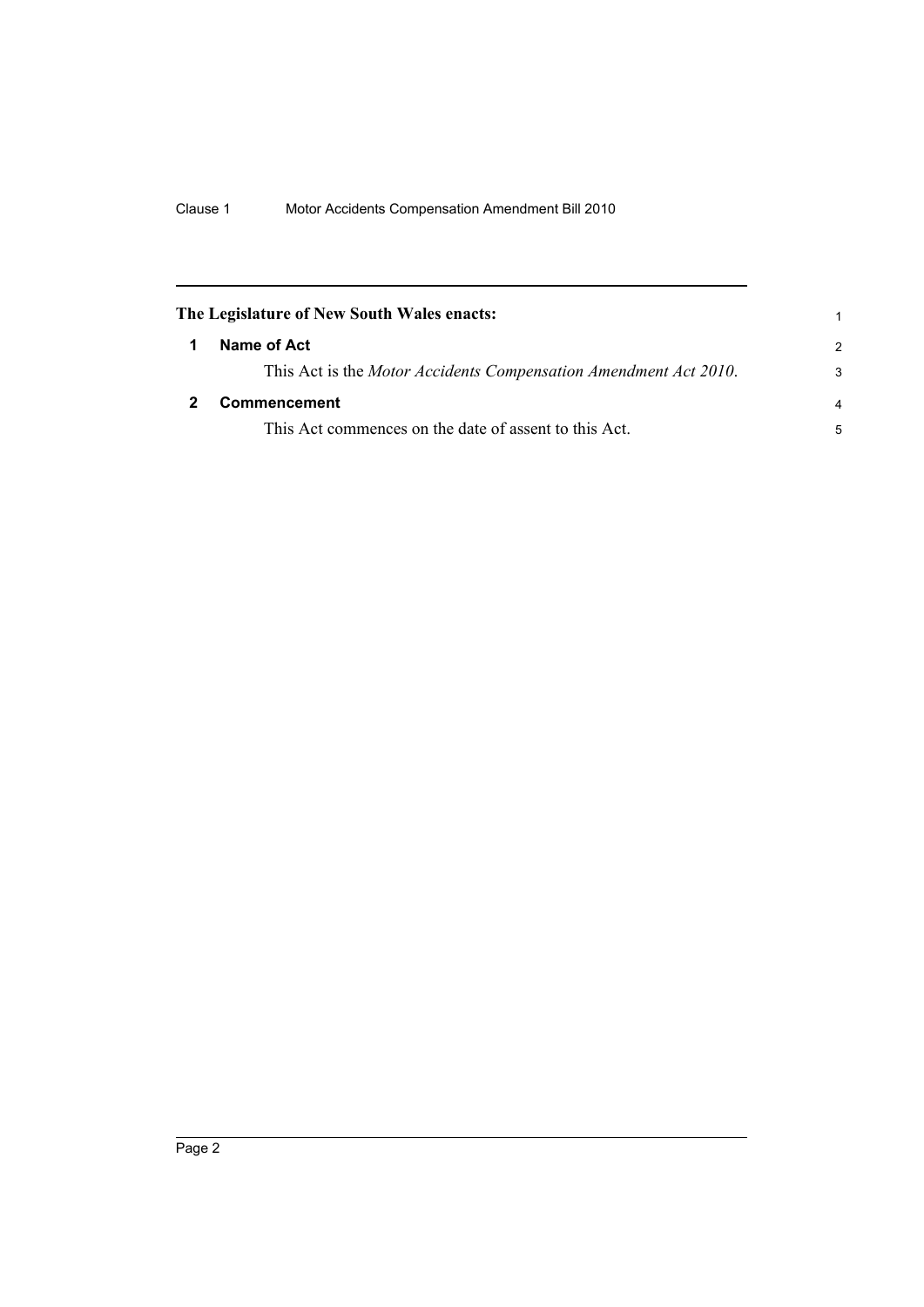Amendment of Motor Accidents Compensation Act 1999 No 41 Schedule 1

<span id="page-8-0"></span>

|     | <b>Schedule 1</b>                                                             |       | <b>Amendment of Motor Accidents</b><br><b>Compensation Act 1999 No 41</b>                                                                                                                    | 1<br>$\overline{2}$         |
|-----|-------------------------------------------------------------------------------|-------|----------------------------------------------------------------------------------------------------------------------------------------------------------------------------------------------|-----------------------------|
| [1] | <b>Section 3 Definitions</b>                                                  |       |                                                                                                                                                                                              | 3                           |
|     |                                                                               |       | Omit the definition of <i>claims assessor</i> . Insert instead:                                                                                                                              | $\overline{4}$              |
|     |                                                                               |       | claims assessor means a person appointed as a claims assessor<br>under section 99.                                                                                                           | 5<br>6                      |
| [2] |                                                                               |       | Section 3, definition of "motor accident"                                                                                                                                                    | $\overline{7}$              |
|     |                                                                               |       | Insert at the end of paragraph (c) of the definition:                                                                                                                                        | 8                           |
|     |                                                                               |       | $\cdot$ or                                                                                                                                                                                   | 9                           |
|     |                                                                               | (d)   | a dangerous situation caused by the driving of the vehicle,<br>a collision or action taken to avoid a collision with the<br>vehicle, or the vehicle's running out of control.                | 10 <sup>1</sup><br>11<br>12 |
| [3] |                                                                               |       | Section 3A General restrictions on application of Act                                                                                                                                        | 13                          |
|     |                                                                               |       | Insert at the end of section $3A(1)(c)$ :                                                                                                                                                    | 14                          |
|     |                                                                               |       | , or                                                                                                                                                                                         | 15                          |
|     |                                                                               | (d)   | a dangerous situation caused by the driving of the vehicle,<br>a collision or action taken to avoid a collision with the<br>vehicle, or the vehicle's running out of control.                | 16<br>17<br>18              |
| [4] | <b>Section 88 Definitions</b>                                                 |       |                                                                                                                                                                                              | 19                          |
|     | Omit the definition of <i>claims assessor</i> from section 88 (1).            |       |                                                                                                                                                                                              | 20                          |
| [5] | Section 91 Time limits for referring claims                                   |       |                                                                                                                                                                                              | 21                          |
|     | Omit "section 133" from section 91 (2) (d). Insert instead "section 132 (3)". |       |                                                                                                                                                                                              | 22                          |
| [6] | <b>Section 99</b>                                                             |       |                                                                                                                                                                                              | 23                          |
|     | Omit the section. Insert instead:                                             |       |                                                                                                                                                                                              | 24                          |
|     | 99<br><b>Appointment of claims assessors</b>                                  |       |                                                                                                                                                                                              | 25                          |
|     | (1)                                                                           |       | The Authority may appoint as a claims assessor any person who,<br>in the opinion of the Authority, is suitably qualified to be a claims<br>assessor. Such a person may be a member of staff. | 26<br>27<br>28              |
|     | (2)                                                                           |       | A claims assessor has the functions that are conferred on the<br>claims assessor by or under this Act.                                                                                       | 29<br>30                    |
|     | (3)                                                                           | time. | The Authority may remove a claims assessor from office at any                                                                                                                                | 31<br>32                    |
|     |                                                                               |       |                                                                                                                                                                                              |                             |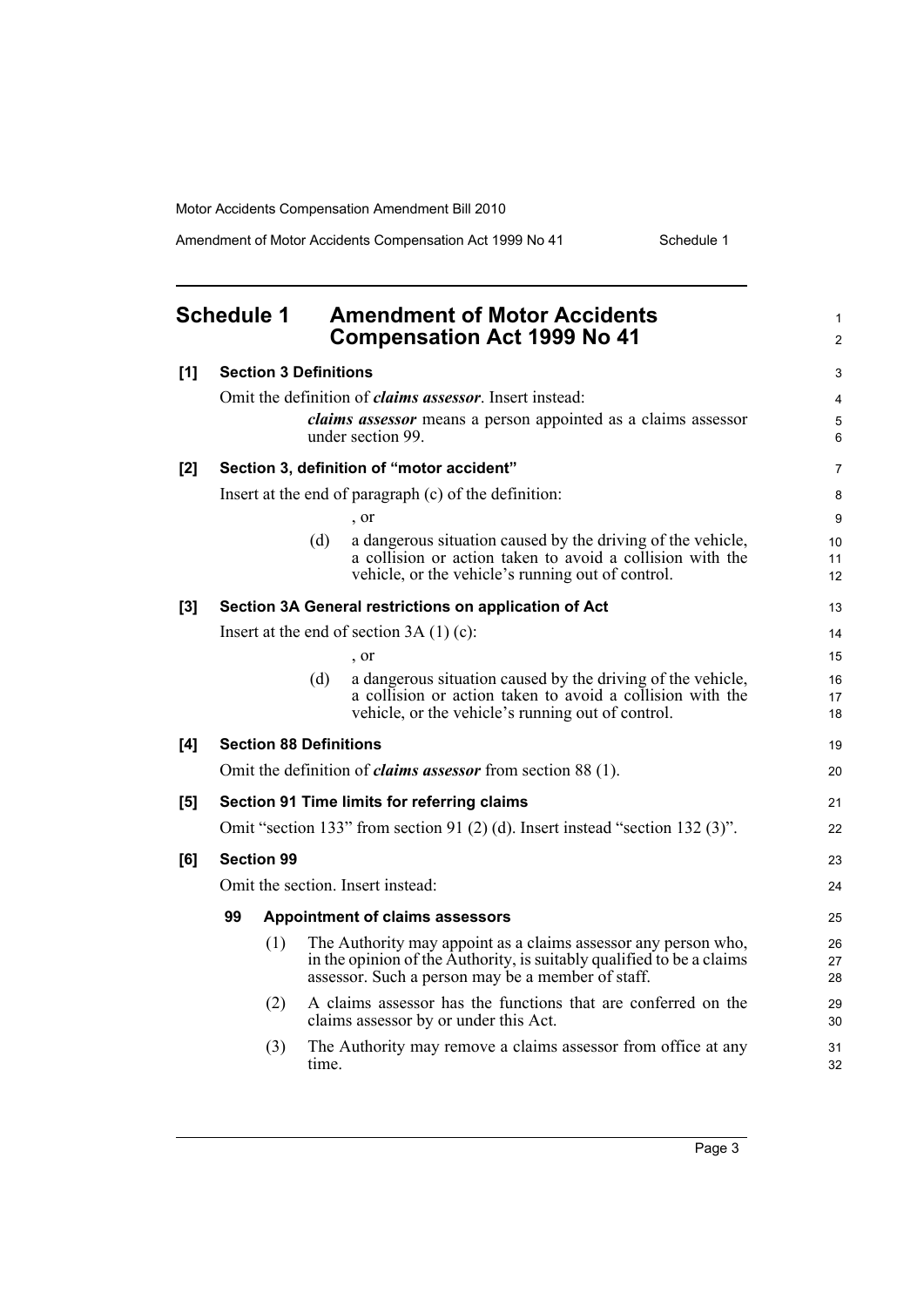12 13

14 15 16

17 18

|        |                                                                                                                                                    | (4)  | A claims assessor is entitled to be paid the remuneration<br>(including travelling and subsistence allowances) that the<br>Authority may from time to time determine in respect of the<br>claims assessor.                                                                                                                                                                        |  |
|--------|----------------------------------------------------------------------------------------------------------------------------------------------------|------|-----------------------------------------------------------------------------------------------------------------------------------------------------------------------------------------------------------------------------------------------------------------------------------------------------------------------------------------------------------------------------------|--|
| [7]    | <b>Section 99A Principal Claims Assessor</b>                                                                                                       |      |                                                                                                                                                                                                                                                                                                                                                                                   |  |
|        | Insert after section 99A (2):                                                                                                                      |      |                                                                                                                                                                                                                                                                                                                                                                                   |  |
|        |                                                                                                                                                    | (2A) | The Principal Claims Assessor is, in the exercise of his or her<br>functions, subject to the general direction and control of the Chief<br>Officer. However, the provisions of section<br>Executive<br>$105(2)$ –(5) apply to the Principal Claims Assessor in the same<br>way as they apply to a claims assessor.                                                                |  |
| [8]    | Section 99A (3)                                                                                                                                    |      |                                                                                                                                                                                                                                                                                                                                                                                   |  |
|        |                                                                                                                                                    |      | Omit "member of staff". Insert instead "claims assessor".                                                                                                                                                                                                                                                                                                                         |  |
| [9]    | <b>Section 103 Protection of claims assessors</b><br>Insert after section $103$ (1):<br>(1A)<br>However, any such liability attaches to the Crown. |      |                                                                                                                                                                                                                                                                                                                                                                                   |  |
|        |                                                                                                                                                    |      |                                                                                                                                                                                                                                                                                                                                                                                   |  |
|        |                                                                                                                                                    |      |                                                                                                                                                                                                                                                                                                                                                                                   |  |
| $[10]$ | Section 105                                                                                                                                        |      |                                                                                                                                                                                                                                                                                                                                                                                   |  |
|        | Omit the section. Insert instead:                                                                                                                  |      |                                                                                                                                                                                                                                                                                                                                                                                   |  |
|        | Control and direction of claims assessors<br>105                                                                                                   |      |                                                                                                                                                                                                                                                                                                                                                                                   |  |
|        |                                                                                                                                                    | (1)  | A claims assessor is, in the exercise of his or her functions,<br>subject to the general control and direction of the Principal<br>Claims Assessor.                                                                                                                                                                                                                               |  |
|        |                                                                                                                                                    | (2)  | However, a claims assessor is not, in his or her capacity as a<br>claims assessor, subject to control and direction by the Principal<br>Claims Assessor, the Authority, any member of staff of any<br>Division of the Government Service or any other person with<br>regard to any of the decisions of the assessor that affect the<br>interests of the parties to an assessment. |  |
|        |                                                                                                                                                    | (3)  | The Principal Claims Assessor, the Authority, any member of<br>staff of any Division of the Government Service or any other<br>person cannot overrule or interfere with any decision of a claims<br>assessor who is a member of staff that affects the interests of the<br>parties to an assessment in respect of any such assessment.                                            |  |
|        |                                                                                                                                                    | (4)  | This section does not prevent the making of arrangements for the<br>training of claims assessors, and does not prevent claims<br>assessors from obtaining advice, to ensure consistently correct                                                                                                                                                                                  |  |

Schedule 1 Amendment of Motor Accidents Compensation Act 1999 No 41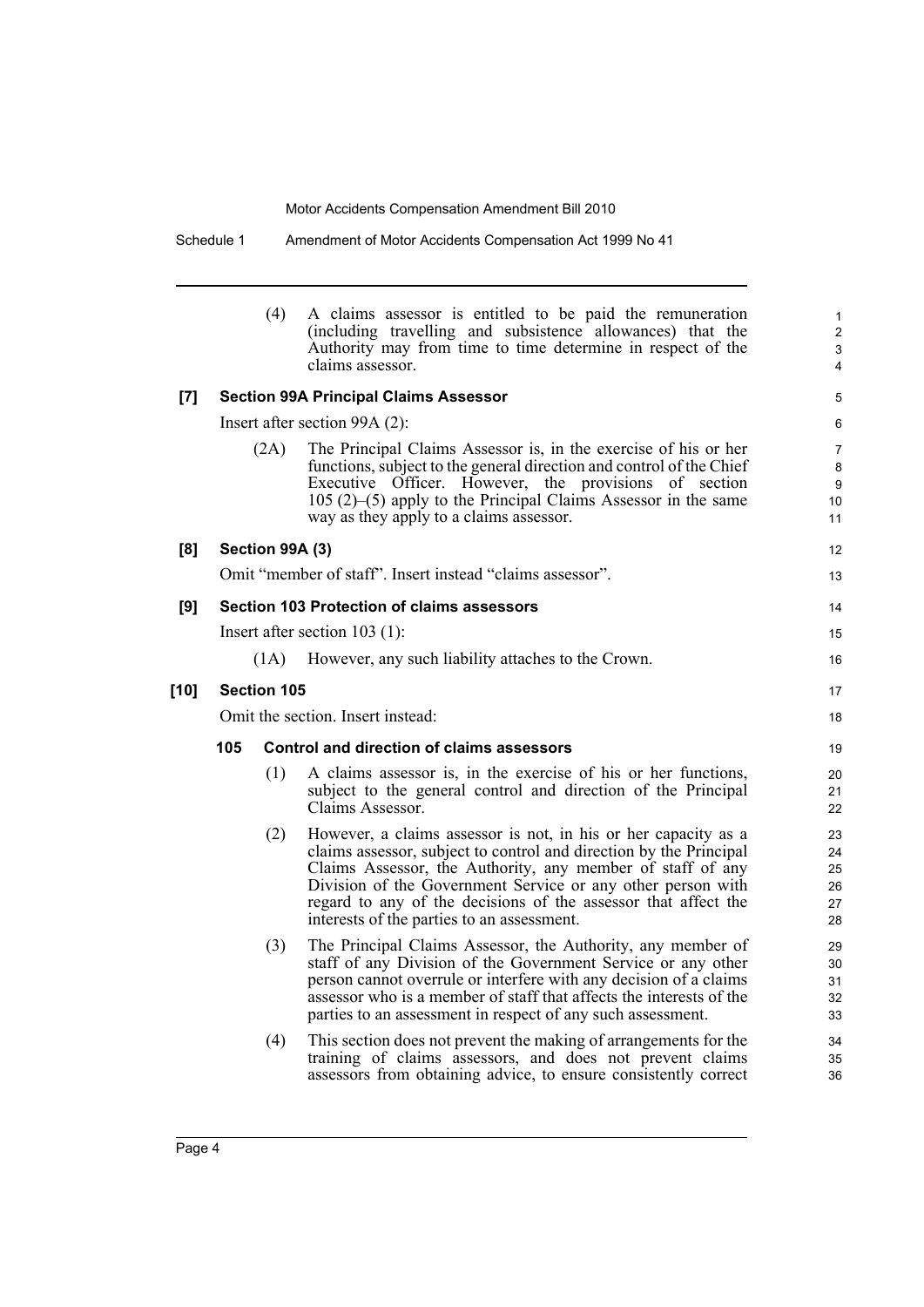|        | application of the provisions of this Act and the regulations and<br>of other relevant matters.                                                                                                                                                         | $\mathbf{1}$<br>$\overline{2}$ |
|--------|---------------------------------------------------------------------------------------------------------------------------------------------------------------------------------------------------------------------------------------------------------|--------------------------------|
|        | This section does not affect the exercise of the functions of the<br>(5)<br>Chief Executive Officer of the Authority under the Public Sector<br><i>Employment and Management Act 2002</i> with respect to claims<br>assessors who are members of staff. | 3<br>4<br>5<br>6               |
| $[11]$ | <b>Section 199 Board of Directors</b>                                                                                                                                                                                                                   | $\overline{7}$                 |
|        | Insert after section 199 $(2)$ $(a)$ :                                                                                                                                                                                                                  | 8                              |
|        | (a1)<br>a member of staff who for the time being holds an office<br>nominated by the Chief Executive Officer,                                                                                                                                           | 9<br>10 <sup>°</sup>           |
| $[12]$ | Section 208 Membership and procedure of Council                                                                                                                                                                                                         | 11                             |
|        | Omit "12" from section 208 $(1)$ .                                                                                                                                                                                                                      | $12 \overline{ }$              |
| $[13]$ | Section 208 (1) (j) and (k)                                                                                                                                                                                                                             | 13                             |
|        | Insert after section 208 $(1)$ (i):                                                                                                                                                                                                                     | 14                             |
|        | (i)<br>a member of staff who for the time being holds an office<br>nominated by the Chief Executive Officer,                                                                                                                                            | 15<br>16                       |
|        | (k)<br>such additional members (if any) as the Minister decides to<br>appoint, being persons of the Minister's own choosing and<br>not exceeding 4 additional members.                                                                                  | 17<br>18<br>19                 |
| $[14]$ | Schedule 1 Provisions relating to Board of Directors of Authority                                                                                                                                                                                       | 20                             |
|        | Omit the definition of <i>part-time director</i> from clause 1. Insert instead:                                                                                                                                                                         | 21                             |
|        | director<br>part-time director<br>appointed<br>means<br>a<br>under<br>section $199(2)$ (b).                                                                                                                                                             | 22<br>23                       |
| $[15]$ | <b>Schedule 2 Provisions relating to Motor Accidents Council</b>                                                                                                                                                                                        | 24                             |
|        | Omit the definition of <i>appointed member</i> from clause 1. Insert instead:                                                                                                                                                                           | 25                             |
|        | <i>appointed member</i> means a member of the Motor Accidents<br>Council who is appointed by the Minister.                                                                                                                                              | 26<br>27                       |
| $[16]$ | Schedule 2, clause 10                                                                                                                                                                                                                                   | 28                             |
|        | Omit "7 members". Insert instead "a majority of members for the time being".                                                                                                                                                                            | 29                             |
| $[17]$ | Schedule 5 Savings, transitional and other provisions                                                                                                                                                                                                   | 30                             |
|        | Insert at the end of clause $2(1)$ :                                                                                                                                                                                                                    | 31                             |
|        | Motor Accidents Compensation Amendment Act 2010                                                                                                                                                                                                         | 32                             |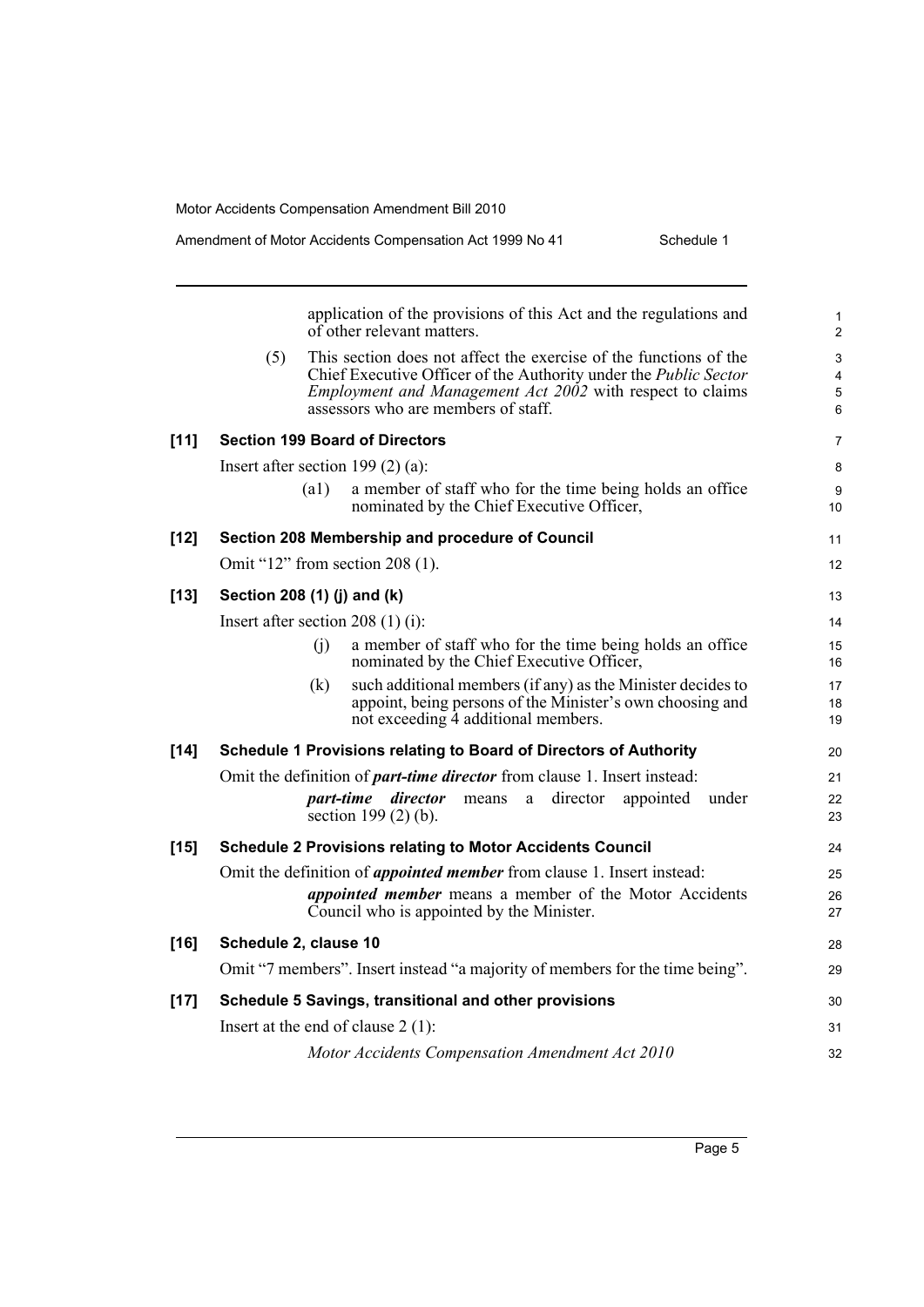Schedule 1 Amendment of Motor Accidents Compensation Act 1999 No 41

### **[18] Schedule 5, Part 9**

Insert after clause 36:

### **Part 9 Provisions arising from Motor Accidents Compensation Amendment Act 2010**

### **37 Definition**

In this Part:

*amending Act* means the *Motor Accidents Compensation Amendment Act 2010*.

1 2

3 4

#### **38 Operation of amendment to definition of "motor accident"**

The amendments made by the amending Act to the definition of *motor accident* in section 3 and to section 3A extend to an incident or accident that occurred on or after 1 October 2006, but not so as to affect any compromise or settlement of a claim, or any decision made by a court, before the date of assent to the amending Act.

#### **39 Claims assessors**

- (1) A person (other than a member of staff or an officer of the Authority) who was designated by the Authority as a claims assessor before the substitution of section 99 by the amending Act is taken to have been validly appointed by that designation as a claims assessor.
- (2) A person cannot challenge or otherwise call into question anything done or not done by a person referred to in subclause  $(1)$ on the basis that the person was not a claims assessor because the person was not validly appointed as a claims assessor.

Page 6